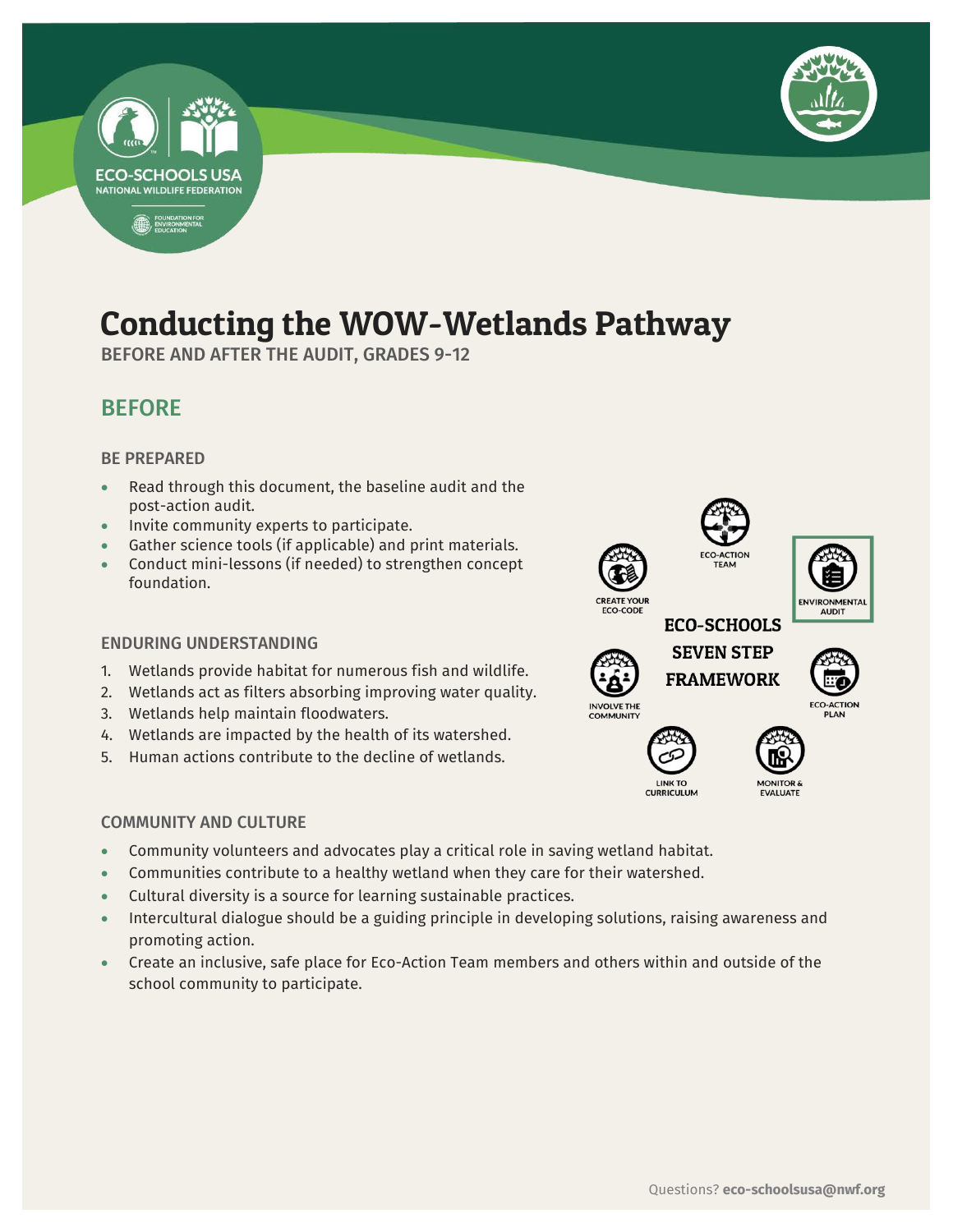

2 of 4

# INTERDISCIPLINARY CONNECTIONS

HOOLS US

- Math Create a time series graph that shows how soil quality and temperature change through the seasons. Is there a relationship between any of the variables?
- $\bullet$  Science Wetlands play a significant role when considering coastal communities resilience to extreme weather. Investigate grey, green and brown infrastructure and how man-made and natural systems are being used to build coastal community resilience.
- Engineering What is a constructed wetland? What have engineers learned from the few remaining (relatively speaking) natural wetlands in order to create, install and maintain constructed wetlands in urban centers and other locations around the nation?
- Technology Strategize how to increase awareness and support for wetland restoration and use a digital storytelling platform to disseminate the stories and engage the community.



# SUSTAINABLE C

In 2016, seventeen Global Goals for Sustainable Development were adopted by world leaders at a United Nations Summit. These goals universally apply to all countries, therefore Eco-Schools USA is committed to doing our part. Over the next fifteen years, efforts will be made by governments, institutions and citizens all across the globe to end all forms of poverty, fight inequalities and tackle climate change, while ensuring nobody is left behind.







Protect, restore and promote sustainable use of terrestrial ecosystems, sustainably manage forests, combat desertification and halt and reverse land degradation and

biodiversity loss.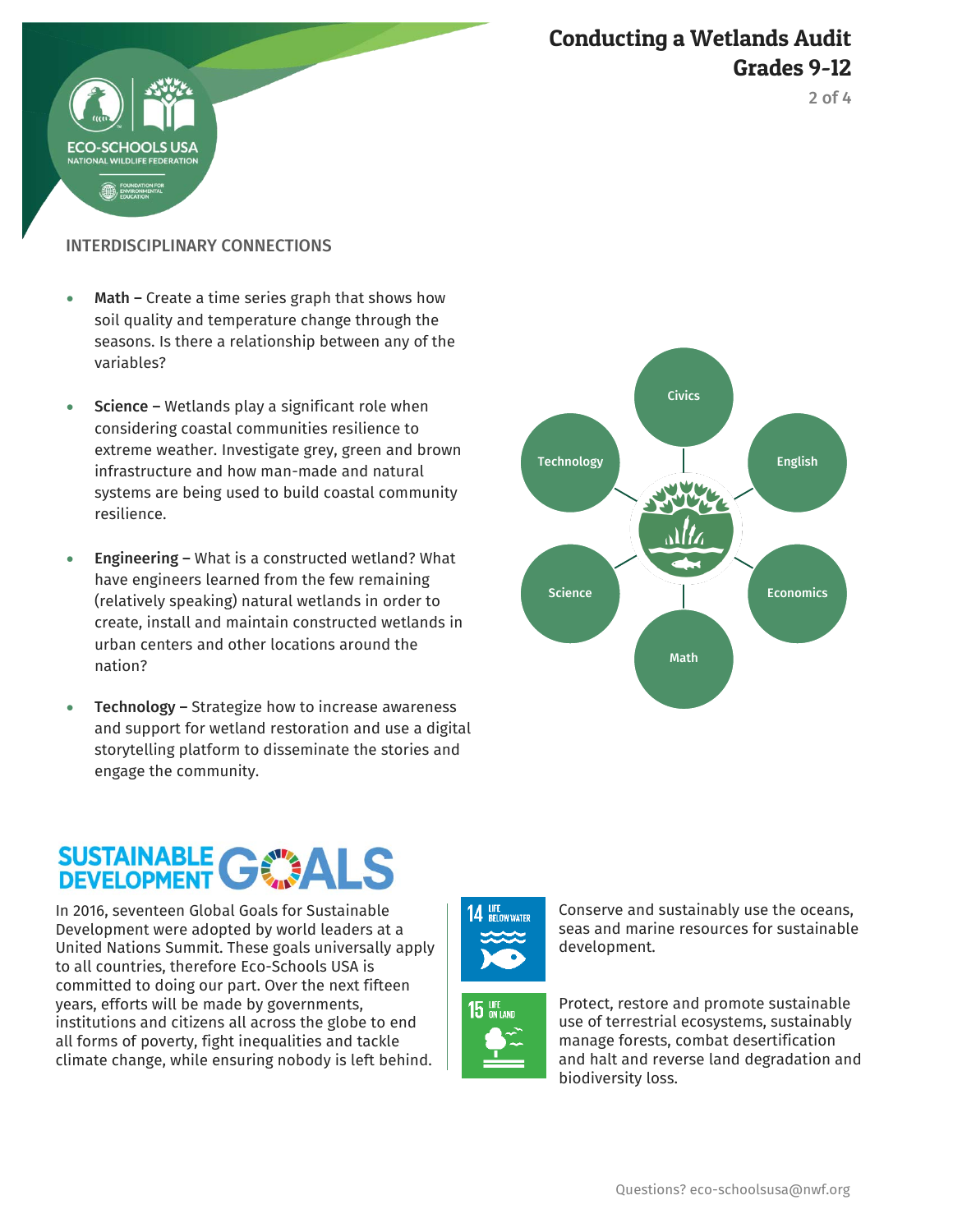

# GATHER THE FOLLOWING MATERIALS

- student worksheet(s)  $\bullet$  audit form  $\bullet$  clip boards
- 
- macroinvertebrate studies kits water and soil testing kits
- 
- 
- 
- (optional)
- 
- 
- science notebook secchi disk\* regional and/or state plant and animal field guides
	- soil and water temperature probes (optional)
- Fieldscopes (optional)  $\bullet$  Binoculars (optional)  $\bullet$  SEEK app (optional)

### **PROCEDURE**

- 1. Before the audit, contact local experts who are willing to assist. These individuals can provide more in depth understanding and can help direct the team when questions arise and/or concerns arise.
- 2. Read through the audit. As an Eco-Action Team determine, based on the size of your school and the tasks to be completed, how much time will be needed to complete the baseline or post-action audit.
- 3. As a team, find the best locations on the school grounds or within the surrounding community to conduct investigations.
- 4. Conduct the baseline audit and make plans to conduct the post-action audit.
- 5. Analyze the results and develop an action plan.
- 6. Frequently communicate results and plans with the school and community.

### DASHBOARD METRIC

How many actions did students take to improve watershed health?

#### **\*DIY Secchi Disk**

- <https://zebrazapps.com/embed/#/b2f40eb4598249c19bc3028ca532eb55>
- <http://www.des.nh.gov/organization/divisions/water/wmb/vlap/documents/secchi.pdf>